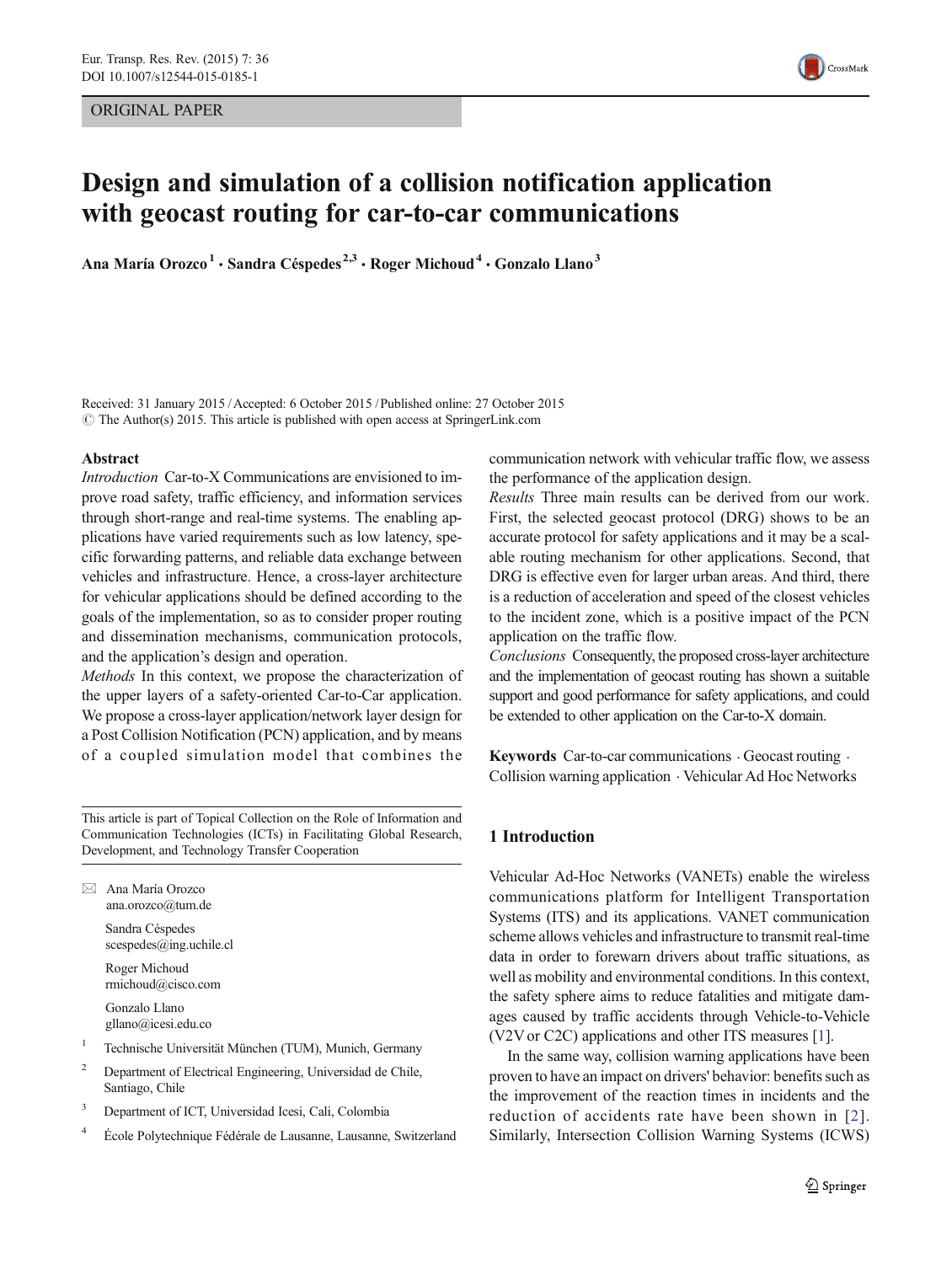systems have shown to have an effect on intersection crashes by reducing on nearly a 50 % the total number of collisions [\[3](#page-8-0)]. In this context, safety applications need to address accurate information with high reliability and low latency to the targeted dissemination zones; these requirements add complexity to the cross-layer architecture design of critical applications [\[4](#page-8-0)]. In particular, the vehicular networks, as a variant of the Mobile Ad-Hoc Networks, inherited the nature of the MANETs and consequently state novel design challenges. Regarding the characteristics associated with vehicular communications some important features can be listed: a highlyvariant topology, the self-organized and self-managed nodes behavior, the frequent network fragmentation, and the intricate radio communication aspects like unfavorable conditions for signal propagation (attenuation and reflection) and interference with other links. These particularities of the VANETs make it difficult to employ a traditional MANET network layer in the VANET, which is not completely suitable for this special category of networks. Therefore, the routing protocols involved in the data dissemination mechanisms must deal with these constraints [\[5](#page-8-0)]. This paper describes the cross-layer design of a Post Collision Notification (PCN) application and demonstrates its effectiveness based on the simulation of a geocast dissemination method. The main contributions of this paper can be summarized as follows:

- We propose a cross-layer architecture for the Post Collision Notification (PCN) application.
- We show the impact of the application on the mobility patterns of vehicles after the notification messages are disseminated by means of the Distributed Robust Geocast protocol.
- We conduct a set of simulations and obtain experimental results that demonstrate the effectiveness of the proposed design for the PCN application.

The reminder of this paper is organized as follows. Section 2 presents the related work. Section 3 introduces the characterization and design requirements of our Post Collision Notification application. Section [4](#page-3-0) reviews the Distributed Robust Geocast routing protocol. Section [5](#page-4-0) describes the simulation results and discussion. Finally, Section [6](#page-7-0) concludes this paper.

# 2 Related work

A wide range of routing protocols and a diverse categorization for the vehicular communications has been considered in previous literature. Nevertheless, the decision-making process for deciding which criteria and routing schemas should be considered according to the VANET application is not a trivial task. A close examination of dissemination mechanisms leads

to categorize routing protocols based on the destination target: unicast, multicast and broadcast [\[6\]](#page-8-0). Moreover, the variety of protocols offers a number of benefits for the implementation of vehicular applications. However, due to the nature of the collision notification applications, i.e., a strict low latency and a highly reliable communication scheme for a delimited area of interest, we focus this work on the revision of multicast routing, specifically on geo-based protocols or *geocast*; in this context, multicast can be considered an efficient data dissemination method for vehicular communications [[7\]](#page-8-0). Correspondingly, according to Michoud et al. [\[8\]](#page-8-0), the network layer of the VANET requires either adaptation of MANET protocols or new routing protocols design.

Furthermore, many location-based services demand the support for specific routing patterns of the information, namely spatial (n-dimensional geo-data) and temporal specifications [[9\]](#page-8-0). In this context, position based routing is essential for vehicular applications, in which the geographical destination is a relevant decision criterion, as mentioned by Maihofer et al. [[10](#page-8-0)]. In the safety sphere, Kihl et al. [[11\]](#page-8-0) proposed two redesigned geocast protocols: DRG and ROVER. Both protocols are based on the geographical location of the vehicle. Our PCN application implements a variation of the original Distributed Robust Geocast, which will be explained in section [4.](#page-3-0)

Different from previous works, we propose the design and simulation of the Post Collision Notification application within a cross-layer architecture, by the implementation of Distributed Robust Geocast over the DSRC/WAVE standards. We also propose on this work a set of messages for upper layers called WaveAppMsg.

# 3 Characterization of the post collision notification application

The integration of the functionality and the effectiveness of the routing protocol in the VANET leads to model and couple the components of the logic (upper layer) and the network layer within a modular architecture. Our goal was to design a collision warning application and to adopt the most accurate dissemination method; to this end, we have developed a crosslayer architecture based on the requirements from the network and logical layers. This chapter describes the conceptual and modeling phases for the implementation of the PCN application.

## 3.1 PCN application layer

A Post Collision Notification application detects an incident based on the speed and deceleration of each vehicle or node. In this context, the term node refers to the vehicles on the adhoc network. After the identification of the incident, an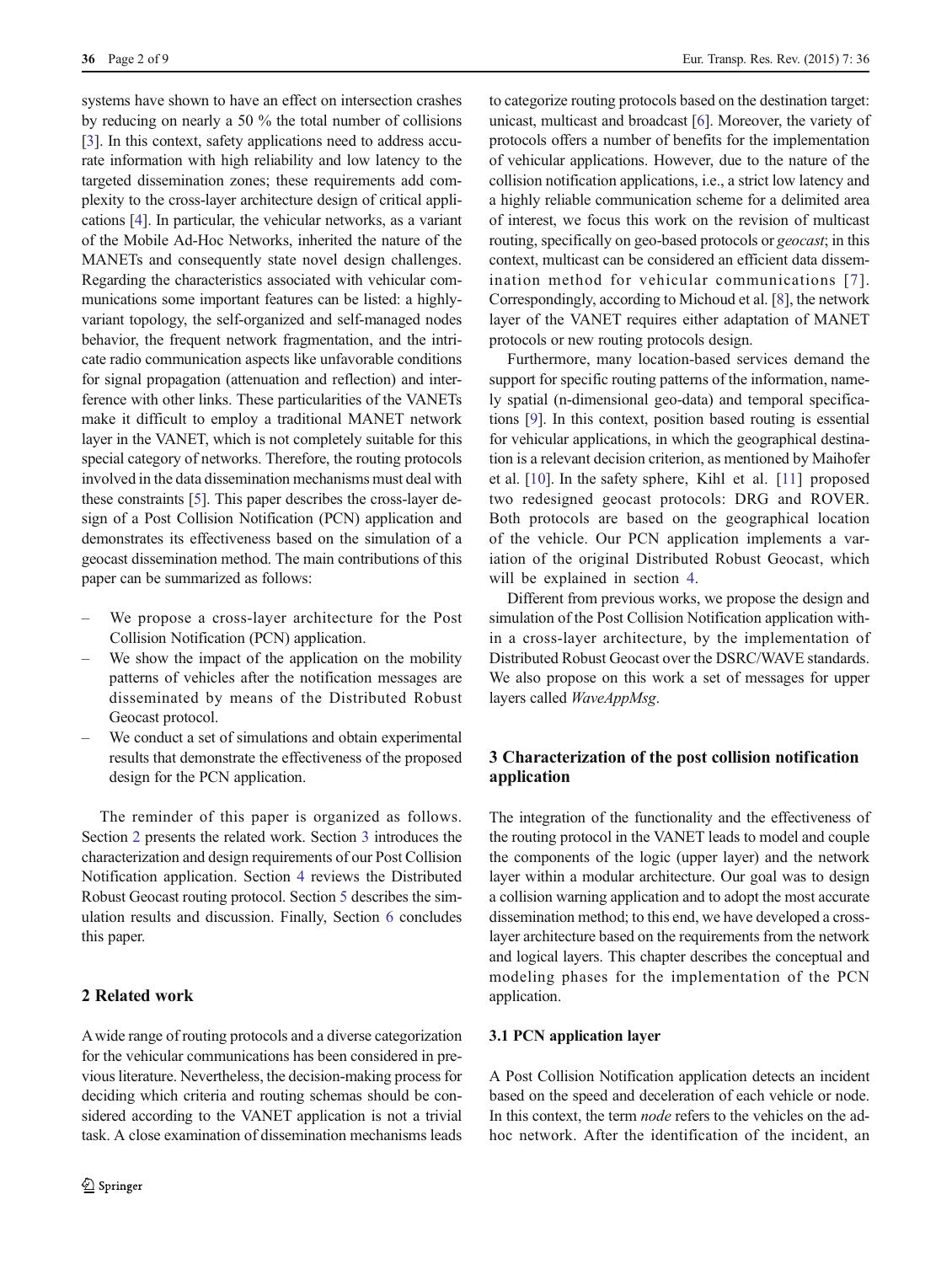<span id="page-2-0"></span>accident-message is sent to the nodes in the region of interest. The PCN application is based on the communications standards defined for Wireless Access in Vehicular Environments (WAVE): IEEE 1609 [\[12](#page-8-0)] and IEEE 802.11p [[13\]](#page-8-0). The design of the cross-layer architecture mostly depends on the intended target of the VANET application [[14,](#page-8-0) [15\]](#page-8-0); for safety applications, the goal is to notify neighboring vehicles of hazard conditions (e.g. collision ahead); thus, the drivers can take actions previous, during, and before the emergency situations. For these types of applications the region of interest is commonly of medium-size (up to 1500 m), and the messages require a high priority and a strict low latency communication (typically less than 100 ms).

The functionality of the logical layer of PCN is described below:

- Parameters initialization: The application layer of the PCN is responsible of the initial phase, including parameters definition, such as: operational range of the application (in miles or kilometers), beacon intervals (in seconds) and the connection establishment with the Global Positioning System (GPS) or urban mobility simulator.
- Data encapsulation: We propose a set of messages, so called the WaveAppMsg, following the modular design. A WaveAppMsg packet contains an identification number (ID), the header field, the data and an optional field. The data correspond to the geographical coordinates of the emergency event; for PCN, an additional field is employed to indicate the accident status, showing that either the accident is ongoing or it has been successfully resolved.
- & Accidents detection: To avoid collisions with new arrival vehicles in the scene of a previous accident, PCN detects and notifies when there is a stopped vehicle on the road due to an accident. According to the speed and deceleration, PCN calculates an abruptly halt and triggers the notification event called accident signal.
- & Triggering of the sending mechanism: PCN starts the data dissemination process once the event trigger -accident signal- is launched right after the accident's detection. This layer also defines the periodicity and the amount of packets to send through the VANET.
- Vehicle position retrieval: PCN requires the up-to-date geographical location of the vehicle, so as to deliver reliable information about an occurred accident within actual coordinates. The application layer employs geo-data from a GPS or a road network simulator.
- Data storage: Once data are delivered to the destination, each recipient node stores the information related to the accident. The reason is to update nearby drivers about road events and to maintain traffic data for statistical and mobility purposes.

#### 3.2 Network requirements for PCN

The design of vehicular applications also involves the identification of the properties associated to the network model. These aspects must be redefined with regards of the requirements for each application. This section describes the characterization process for the routing layer for PCN application. Table 1 summarizes the requirements for the application design. Moreover, the key criteria are listed bellow:

- Participants: it specifies if it is a Vehicle-to-Vehicle (V2V) or a Vehicle-to-Infrastructure (V2I) communication.
- Latency: it defines the total delay experienced from the time the packet is sent by the source to the moment it is delivered to the recipient: low  $(< 100 \text{ ms})$  and medium  $(>$ 100 ms). This parameter provides message priority information.
- & Region of interest: it describes the geographical range of the application: long ( $> 1500$  m), medium ( $\sim$ 1000 m) and short  $( $500 \text{ m}$ ).$
- Geo-location: it describes if the vehicle's position in the geographical coordinate system is necessary to perform any data process.
- Recipient pattern: it describes the message receiver's pattern. In other words, it says to whom the messages emitted have to be transmitted. The pattern can be one-to-many, one-to-a-zone, one-to-one, and many-to-one.
- Trigger: it states how the application is triggered. There are three different modes; Beacon mode (periodic), eventtriggered mode (event driven), and user-initiated-ondemand mode (user-initiated).
- Routing protocols: this network attribute is highly related to the Recipient pattern criterion. There are four different categories: broadcast (one-to-many) and geocast (one-to-a-zone) for safety applications, and unicast (one-to-one) and aggregation (many-toone), which are more suitable for commercial

Table 1 PCN Application requirements

| Parameter                 | Value                                             |
|---------------------------|---------------------------------------------------|
| Participants              | $Car-to-Car (V2V)$                                |
| Max. End-to-End delay     | Low $(< 100$ ms)                                  |
| Infrastructure            | Not required                                      |
| Region of interest        | Medium $(< 1500$ m)                               |
| Geo-location              | GPS/Simulator                                     |
| Recipient pattern trigger | One-to-a-zone                                     |
| Time-to-live              | Event-triggered                                   |
| Routing protocol          | Multi-hop                                         |
| Packet format             | Geocast                                           |
| Channel frequency         | WAVE Short Message (WSM)<br>Control Channel (CCH) |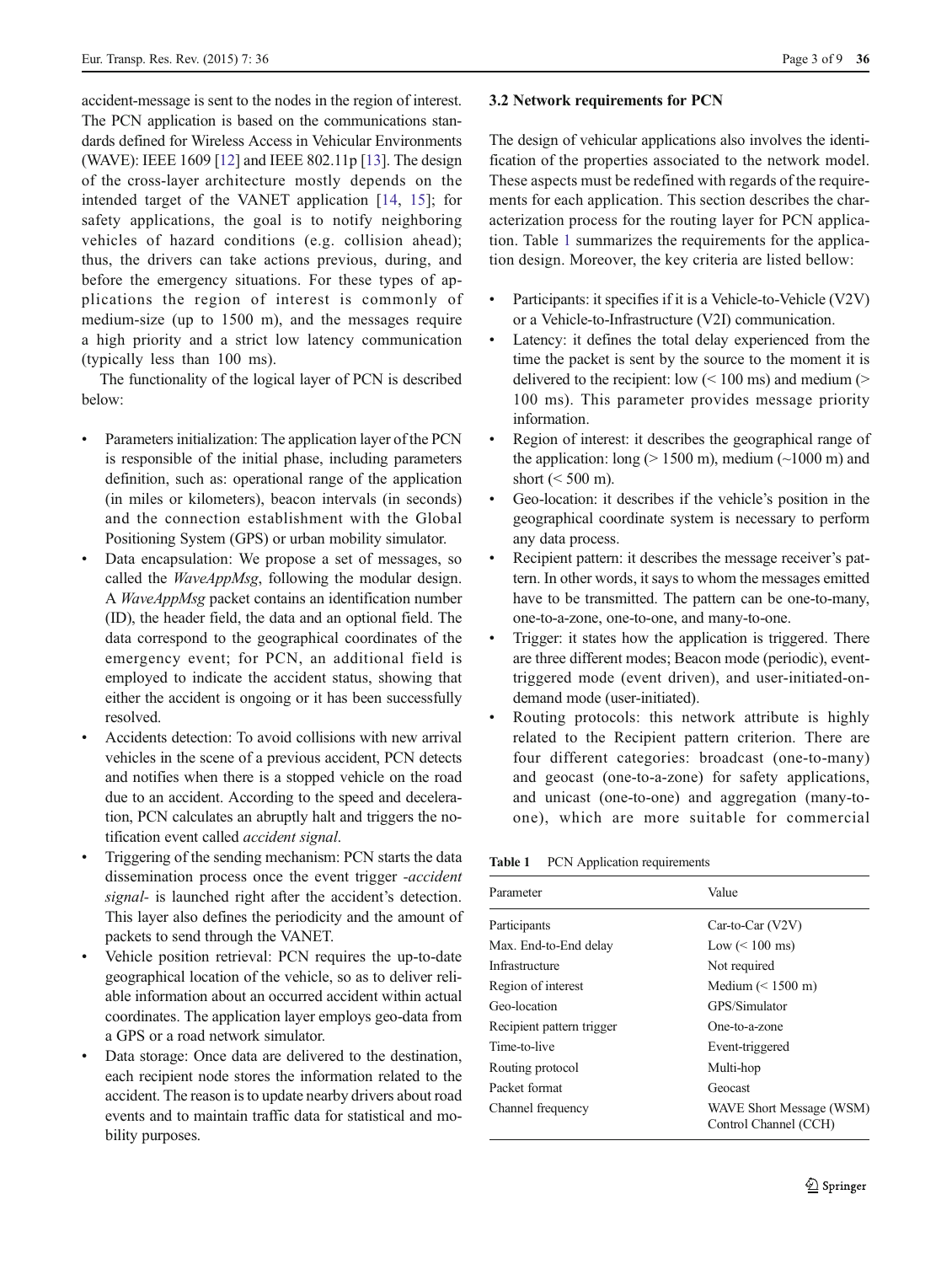<span id="page-3-0"></span>applications. As we want to cover the direct neighbor of the crashed vehicle with PCN messages, we will favor the geocast routing scheme.

Message packet format: it specifies the network packets format used to encapsulate application messages. There are two standards from which the application's designer can choose, the Internet Protocolv6 (IPv6) or the WAVE Short Message Protocol (WSMP) [\[12](#page-8-0)].

#### 4 Geocast routing scheme for the PCN application

A common problem to overcome in most VANET applications is the low reliability of the network, caused in many cases, by the highly variable topology of the mobile ad hoc network.

Improvements of the reliability of the vehicular networks can be handled by the proper routing mechanism on the VANET. In other words, the reliability relies on an effective routing method and the forwarding techniques. For this sake, multi-hop and position-based multicast are implemented to cover geographic regions while assuring packet delivery to all nodes in the area of interest. Distributed Robust Geocast (DRG), a geo-based routing protocol, is a completely distributed and stateless protocol for a reliable location-based dissemination with no control overhead.

The purpose of using "selective broadcast" is to limit the flooding area to a specific zone, based on geo-data namely geographical coordinates; this routing decision minimizes the network load in contrast to the broadcast storm caused by a generic broadcast scheme. As shown in Table [1,](#page-2-0) the PCN application requires a multi-hop delivery mechanism in order to cover a delimitated area. For these reasons, DRG was considered the suitable routing protocol for the network layer of our PCN application.

#### 4.1 DRG protocol aspects

Geocast is a variant of multicast routing, where the multicast group comprises the set of all nodes belonging to the targeted geographical region. The geocast routing scheme forwards the packets from a unique source to a defined geographical area [\[16\]](#page-8-0). DRG works under the following assumption: if a node is located within the targeted geographic region, it processes the packet; otherwise, it just drops it. In order to implement this protocol, two principles are employed [\[17](#page-8-0)]: the Zone Of Relevance (ZOR) and the Zone Of Forwarding (ZOF). The ZOR is the proper geographical area to cover, whereas the ZOF is used in order to ensure that the messages will reach every node in the ZOR. All the nodes present in the ZOF forward the messages to vehicles present in ZOR. Usually, the ZOF surrounds the ZOR. This mechanism is implemented in order to overcome the highly dynamic topology problem of

the moving nodes on the road network. This approach aims also to control the typical flooding problem in a traditional broadcast scheme. Another benefit of DRG is that the source node periodically re-transmits the messages to the ZOF; thus, the network fragmentation problem is solved. Figure 1 shows the ZOR and the ZOR definition in a road network scenario. For PCN, we have introduced a set of message that allows DGR to acknowledge the type of events, the time to live, and also the geographical area to forward the notification messages in the zone of interest.

#### 4.2 Forwarding mechanism of DRG

The application layer triggers the forwarding mechanism of DRG once an accident is detected; afterward, the PCN application layer sends a PcnAccidentMsg to the lower layer containing the geographical coordinates of the emergency (position of the node which detected the incident) and the information in regards the incident. Then, the source node creates a WAVE Short Message Packet (WSMP) at the level of the network layer, which encapsulates the geographical coordinates, the incident status and the radius of the zone of relevance. When the nodes within the zone of forwarding receive a WSPM, the network layer unpacks the data and calculates the Euclidean distance for a two-dimensional plane (2-d geographical coordinate system). After the emergency event has been resolved and the area is cleared, PCN notifies the vehicles within the zone of relevance. The PCN application's upper layer generates a PcnAccidentResolved message, which contains the coordinates of the event and the new accident status. The dissemination method for PcnAccidentResolved



Fig. 1 DRG protocol scheme denoting ZOF and ZOR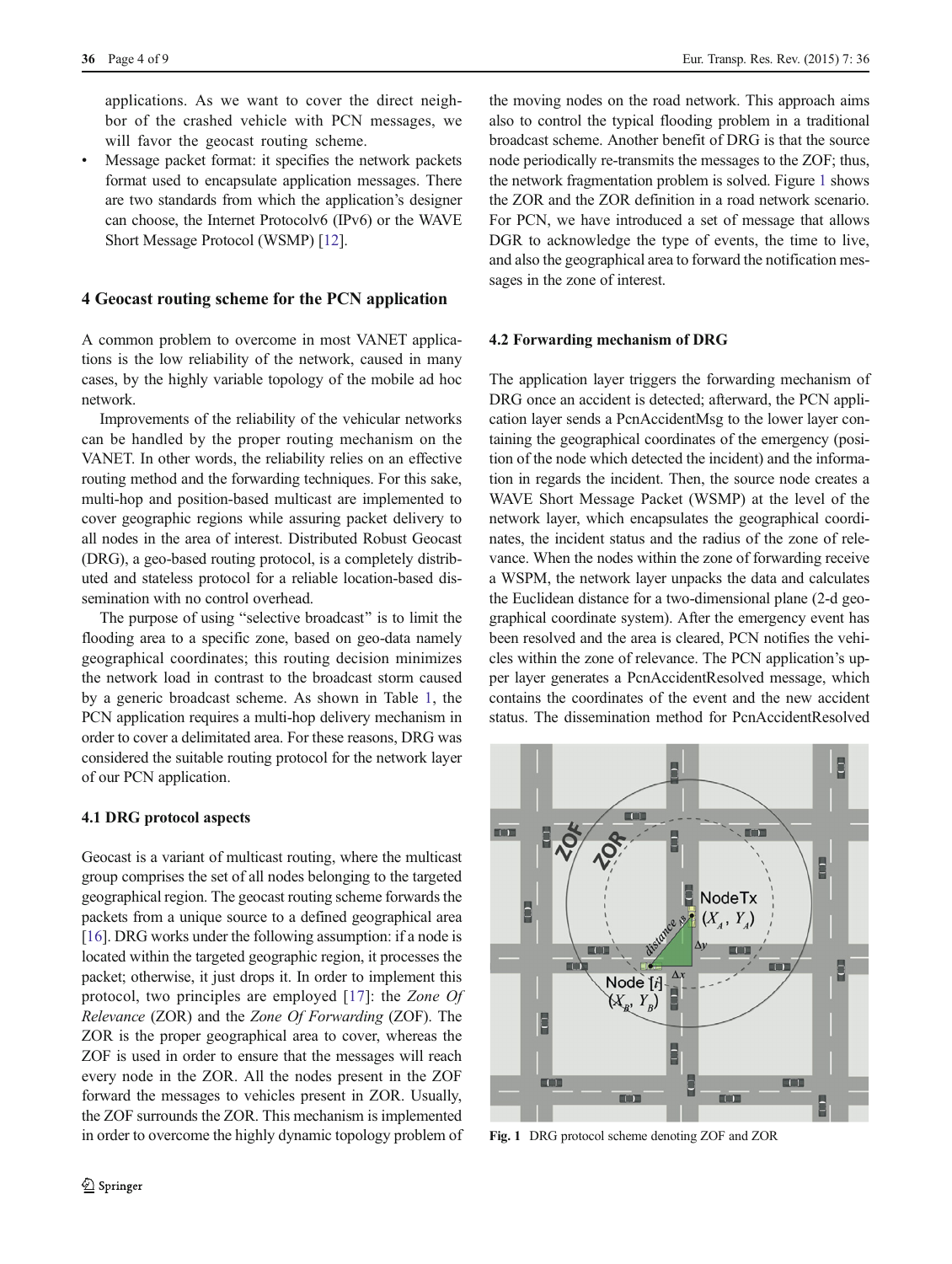<span id="page-4-0"></span>messages employed is the same scheme of DRG. The communication process is depicted in Fig. 2.

# 5 Simulation tools and ICT for vehicular communications research

## 5.1 Simulation setup of PCN application on the V2V domain

The simulation of vehicular communications is a valuable tool to assess the performance, requirements, and feasibility of the VANET applications. Since the implementation of many cooperative systems require high costs, a complex infrastructure and a high level of coordination and logistics, it is very common that these projects are first evaluated using a simulation approach. Recent literature of VANETs refers to hybrid simulation as the most accurate technique to analyze Inter-Vehicle Communications (IVC) [\[18](#page-8-0)]; for this sake, coupling a network and microscopic traffic simulator provides a representative model of the mobility and communication patterns in urban scenarios [[19](#page-8-0)].

We have performed a cross-layer simulation, which includes the physical; media access control (MAC), and the routing and application layers to evaluate the performance of our design. Considering this approach, we want to validate three concepts: First, that DRG is an accurate protocol for safety applications with low latency demand, and that it is a

scalable routing mechanism for other applications with similar dissemination requirements. Second, that DRG is effective even for larger urban areas. And third, what is the impact of the PCN application on road traffic, once an accident has been detected and the neighbor drivers are successfully notified. An accurate integration of the application functionality and the effectiveness of the routing protocol leads to the success of the application, hence, the applications can positively influence the traffic flow and the drivers' behavior and their interactions.

### 5.2 Simulation scenario

The simulation is built upon *Veins* [\[18](#page-8-0)], an open source vehicular network simulation framework. Veins makes use of the interface called Traffic Control Interface (TraCI) of traffic simulation suit SUMO Simulation of Urban MObility [\[20](#page-8-0)] and OMNeT++ [[21](#page-8-0)]. Our city-scenarios and geo-data come from the OpenStreetMap project, an open data repository for geographical information. The microscopic model employed is the car-following model proposed by *Krauss* [[22](#page-8-0)], this model allows the simulation of platooning of vehicles and reproduces the drivers' behavior. This model provides the driver's perfection parameter  $\sigma$  to adjust the accuracy of the drivers' behavior; in our scenario  $\sigma$  was set to 0.5 to add *dawdle* to the drivers' responsiveness; furthermore, the accidents have been manually set up.

Fig. 2 Cross-layer design of **PCN** 

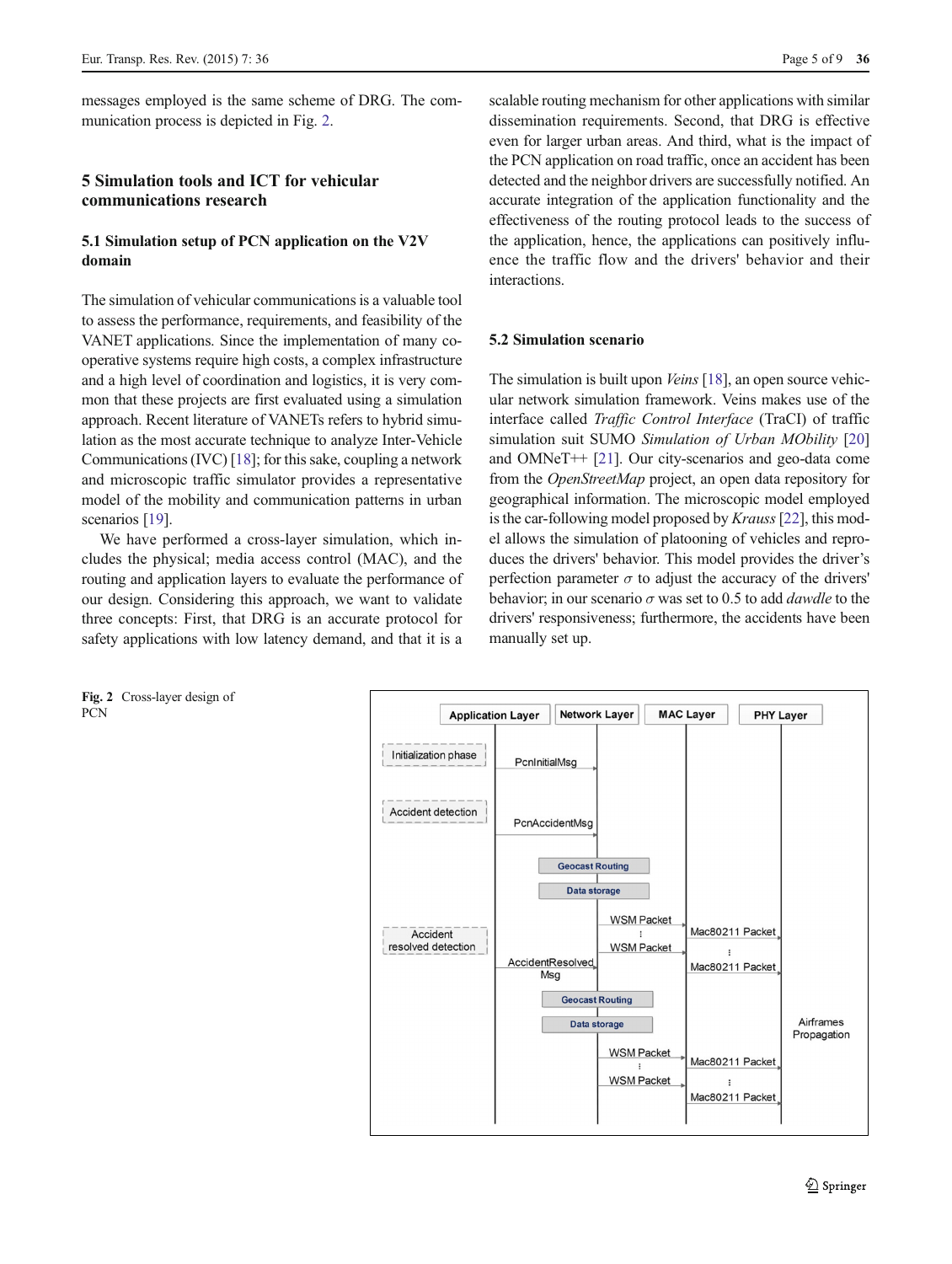Table 2 Mobility Model Parameters

| Parameter                | Car | Truck |
|--------------------------|-----|-------|
| Acceleration $(m/s^2)$   | 2,6 | 2,6   |
| Deceleration $(m/s2)$    | 4,5 | 3,5   |
| Max. Speed $(m/s)$       | 14  | 11    |
| Min. Gap $(m)$           | 3   | 3     |
| Length $(m)$             | 3   | 5     |
| Driver's Dawdle $\sigma$ | 0,5 | 0,5   |

We have deployed vehicles of two types: cars and trucks. Table 2 depicts the road traffic parameters and describes characteristics of the car and truck traffic flows. For the lower layers of the wireless communication model we have employed the 802.11p MiXiM package, which implements the Dedicated Short Range Communications (DSRC) standard. We have considered all vehicles equipped with 802.11p DSRC radio on board and we assumed that all vehicles participate in the ad-hoc network. The Car-to-X (C2X) communication parameters are summarized in Table 3.

Two metrics have been selected in order to assess the performance of the geocast routing mechanism: End-To-End Delay and Packet Reception Rate (PRR).

- End-to-End Delay: it is the time elapsed since a packet is sent by the application layer at the source node until the recipient node's application layer receives the packet [\[23](#page-8-0)]. The latency is a common metric used to show the effect of larger areas to cover and also the impact of nodes on the performance of the protocol.
- Packet Reception Rate (PRR): it is defined as the percentage of nodes that successfully receive a packet from the tagged node given that all receivers are within transmission range of the sender at the moment the packet is sent

| Parameter                 | Value                  |
|---------------------------|------------------------|
| Application               |                        |
| Beacon interval           | $0.1$ s                |
| Routing data length       | 320 bit                |
| Max. power                | $20 \text{ mW}$        |
| Connection Mng daturation | -89 dBm                |
| Mac carrier frequency     | 5,890e9 Hz             |
| Mac. 1609.4. Tx power     | $20 \text{ mW}$        |
| Mac1609.4. bitrate        | 18 Mbps                |
| Phy 80211p sensitivity    | $-89$ dBm              |
| Phy 80211p. Max Tx power  | $10 \text{ mW}$        |
| Antennas' high            | 1895 m                 |
| Simulation area           | 4500 m $\times$ 6000 m |
|                           |                        |

Table 3 Simulation Framework Parameters

out [[24](#page-8-0)]. It is defined by Khan et al. [\[25](#page-8-0)] as a percentage given by:

$$
PRR_{(ZOR)} = \frac{\sum \text{NodesReceivingDataPackets}}{\sum \text{NodesWithinTheZOR}} \tag{1}
$$

#### 5.3 Simulation results

As mentioned before, the critical latency for safety applications is up to 100 ms. Figure 3 shows the latency obtained for diverse coverage areas that vary from 500 m to 4000 m; the impact on the end-to-end delay can be observed, as the zone of relevance is larger. Larger distance to the intended receivers require more hops, therefore it takes longer to propagate the messages over the network. It is important to mention that even though the latency increments, the nodes up to 4000 m are receiving the geocast packets within the expected time for the PCN application or other safety applications. This reflects the efficiency of the protocol for safety applications. We observe that for 1500 m – the zone of relevance for most safety applications – the efficiency is an 85  $\%$  lower (14.85 ms) than the maximum delay accepted at the ZOR.

The effect of the traffic density is depicted in Fig. [4](#page-6-0). It can be observed that the end-to-end delay gradually increases as the number of nodes increments, which is an expected behavior. When the traffic is denser, DRG meets the expected delay requirement - less than 100 ms - in the zone of relevance for PCN application (1500 m). Moreover, the behavior of the endto-end delay is similar to the latency variation as a function of the zone of relevance shown in Fig. 3, where large distances do not significantly affect the end-to-end delay; these characteristics show DRG to be a stable protocol, because it



Fig. 3 End-To-End Delay for PCN with variation of the Zone of Relevance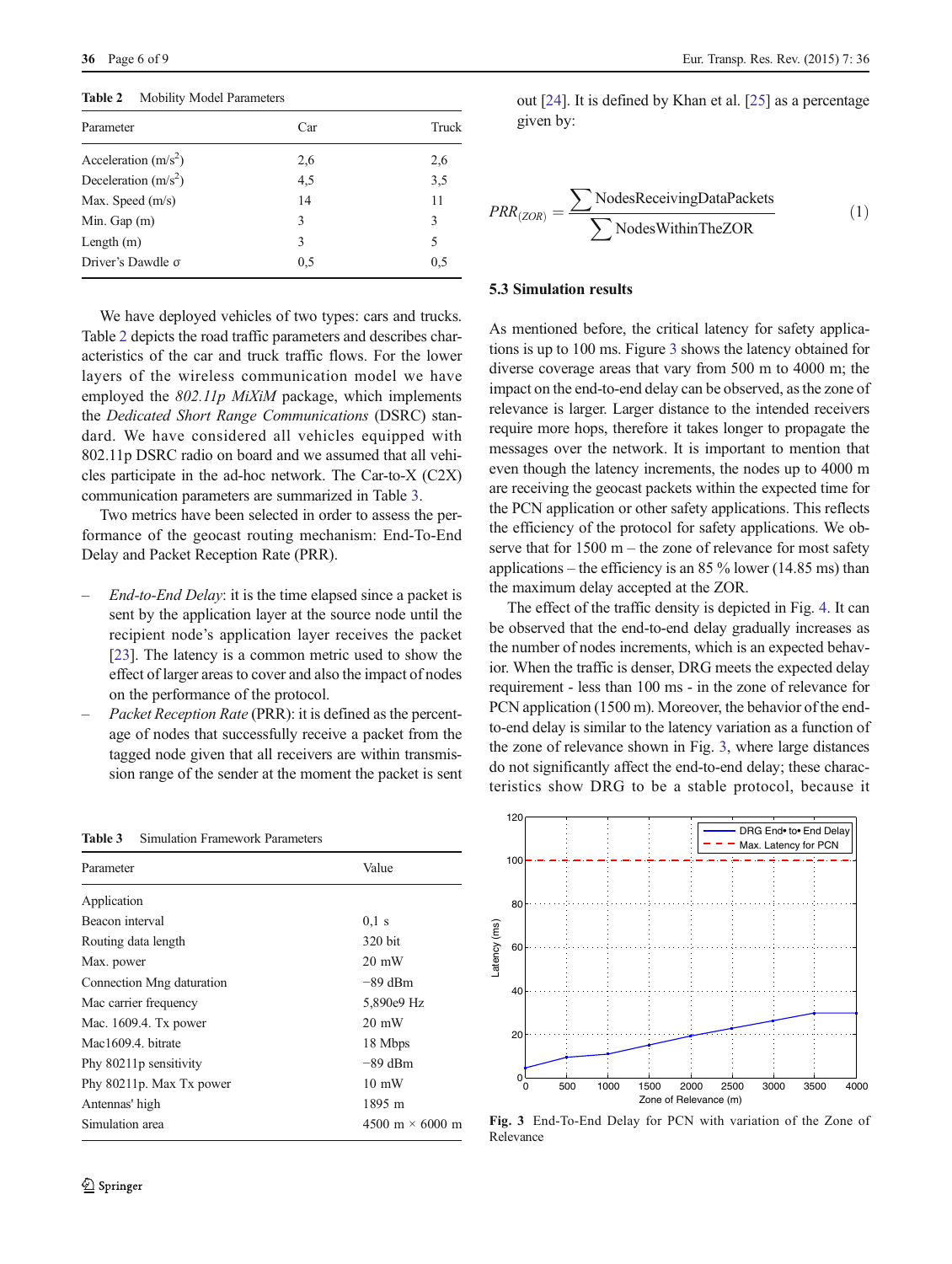<span id="page-6-0"></span>

Fig. 4 End-To-End Delay for PCN with variation of the number of nodes within the Zone of Relevance

maintains a high performance for an incremental variation of the nodes density and the size of the zone of relevance.

The PRR has been compared versus the single hop broadcast scheme, where the maximum range for simple broadcast is up to 300 m. It can be observed in Fig. 5 that, when the zone of relevance is set as 500 m, the PRR achieved 100 %, and for 1500 m, the PRR decreases slightly to 98.8 %, showing a suitable performance for collision warning applications like our proposed PCN application. For larger distances, between 1500 m to 3500 m, the PRR gradually decreases as expected. Further, when the ZOR is set to 4000 m, the PRR is still near to 80 %, which is considerable for traffic applications demanding a bigger area of interest to cover. We have also tested the impact of the *density*  $k$  (*veh*/ $km$ ) on the PRR for a zone of relevance set to 1500 m. The traffic density is a determinant macroscopic variable, which gives an idea of the degree of



Fig. 5 Impact of ZOR variation on the Packet Reception Rate PRR for **PCN** 



Fig. 6 Impact of the increment of the node density on the PRR

congestion of a road segment when it is analyzed in combination of the flow volume and average speed of the traffic stream. In this case, Fig. 6 shows that the increment of the number of nodes does not affect the PRR, which maintains a constant value of 98.8 %.

The performance of PCN application has been evaluated through the PRR also as a function of velocity, in order to validate the effectiveness of the application for different vehicular velocity. Fig. 7 shows the impact of the velocity of the vehicles in the zone of relevance. For urban areas where the typical speed is 60 Km/h, DRG protocol shows high rate of the recipient nodes up to 80  $km/h$ . It can be observed that vehicles do not affect the PRR until 80  $km/h$ ; which means that drivers on urban roads and highways effectively received PCN notification messages.

We have assessed the velocity and acceleration of the vehicles nearby the accident's location to show how the speed



Fig. 7 Impact of velocity of vehicles on the Packet Reception Rate PRR for PCN application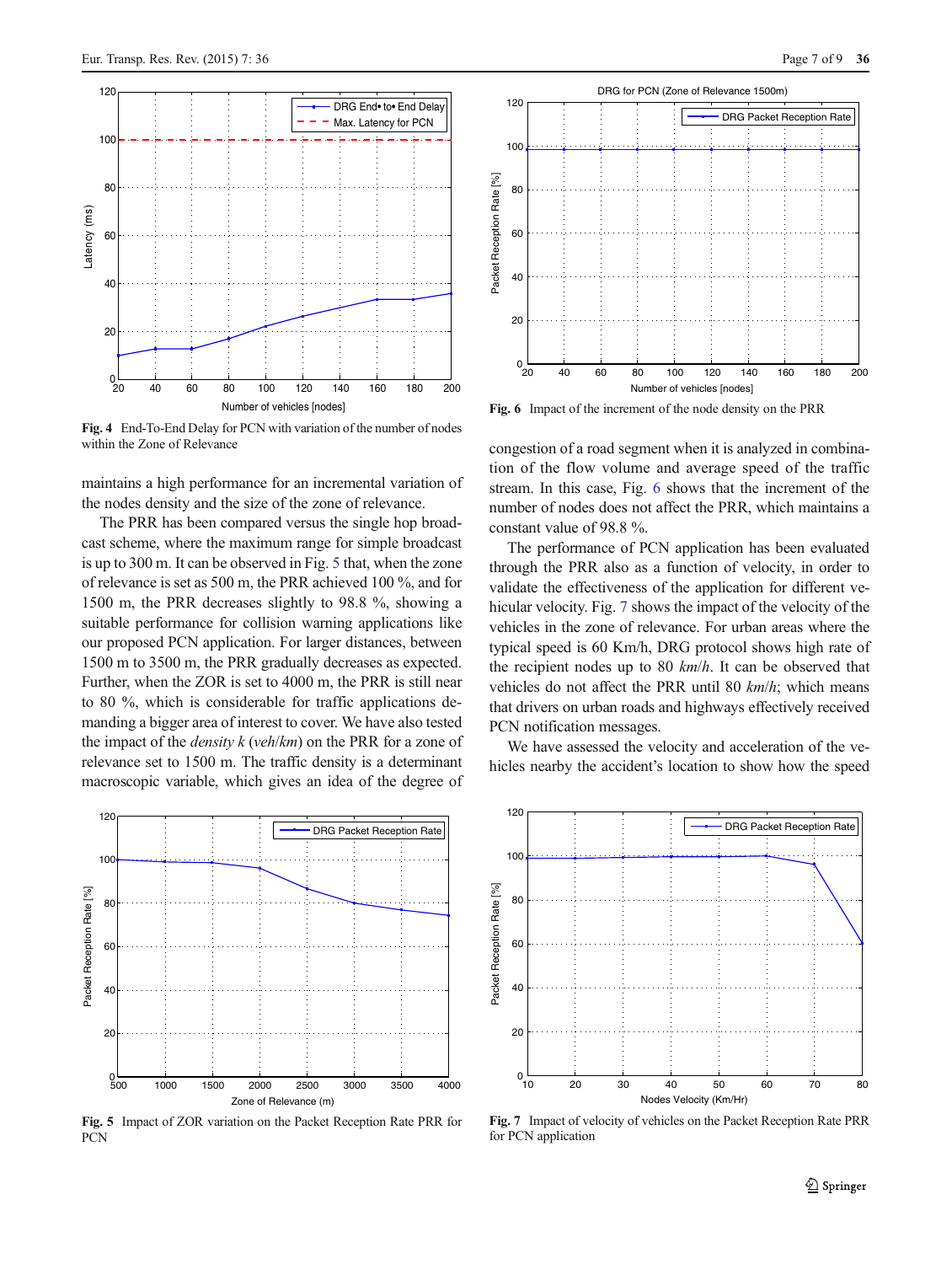<span id="page-7-0"></span>Fig. 8 Effect of the VANET application on vehicles' speed



varies after the reception of the WaveAppMsg packets of the PCN application. Therefore, we have measured the variation of velocity as a function of the simulation time. Fig. 8 shows five nodes in the period of time starting in 390 s. At 400 s, the first node on the road (Node 0) abruptly stops, which is detected by the application layer as an accident, and it triggers the DRG forwarding mechanism. Nodes 1 to 4 receive the PcnAccidentMsg packets and decrease their speed until they completely stop. After 30 s, the accident is solved and Node 0 sends *PcnAccidentResolvedMsg* packets at the 430 s, then Nodes 1 to 4 accelerate and traffic returned to normal. Such a behavior demonstrates the effectiveness of the PCN design, regarding the harmonization of the velocity and acceleration of the vehicles within the zone of interest. The speed of the stream is gradually reduced, in contrast to the first vehicle, the acceleration of the vehicles in front the incident also decreases smoothly. It can be assumed that after the drivers received the notification messages (few seconds after the incident detection) the break system was activated; Fig. 8 demonstrates the aforementioned behavior.

#### 6 Conclusions

In this work, we have proposed a cross-layer design of a collision warning application coupled with a distributed geocast routing mechanism. We have characterized the application and network layer in order to achieve a high delivery ratio and low latency. Since the network layer is responsible of data dissemination, we have chosen and adapted the Distributed Robust Geocast scheme as the routing protocol. The implementation of geocast for our PCN application has shown a suitable support and good performance for safety application. The packet reception rate of DRG has shown to not be sensitive to the number of nodes and the zone of relevance.

The results also show that DRG can be employed for other applications, due to its scalability and stability, either for larger distances or for higher densities of vehicles within the zone of interest. Other applications with similar routing requirements such as the Stopped/Slow Vehicle Advisor (SVA), Emergency Electronic Brake Light (EEBL), Road Hazard Condition Notification (RHCN), Road Feature Notification (RFN) and Congested Road Notification (CRN) can be de- signed considering similar requirements in the network layer, and may implement DRG for data dissemination.

For our future work, we will test the cross-layer design with other safety-oriented applications that are also dependent on the geographic location. Furthermore, we would like to design other applications oriented to influence the traffic flow and to improve the vehicular traffic efficiency.

Acknowledgments This work is partially funded by CONICYT Chile through Project FONDECYT No. 11140045. Authors would like also to thank Colciencias (Administrative Department of Science, Technology and Innovation, Colombia) for holding this project under the program "Young Researchers and Innovators".

Open Access This article is distributed under the terms of the Creative Commons Attribution 4.0 International License (http:// creativecommons.org/licenses/by/4.0/), which permits unrestricted use, distribution, and reproduction in any medium, provided you give appropriate credit to the original author(s) and the source, provide a link to the Creative Commons license, and indicate if changes were made.

#### References

- 1. Papadimitratos P, LA Fortelle A, Evenssen K, Brignolo R, Cosenza S (2009) Vehicular communication systems: enabling technologies, applications, and future outlook on intelligent transportation. IEEE Commun Mag 11:84–95
- 2. Chang SH, Lin CY, Hsu CC, Fung CP, Hwang JR (2009) The effect of a collision warning system on the driving performance of young